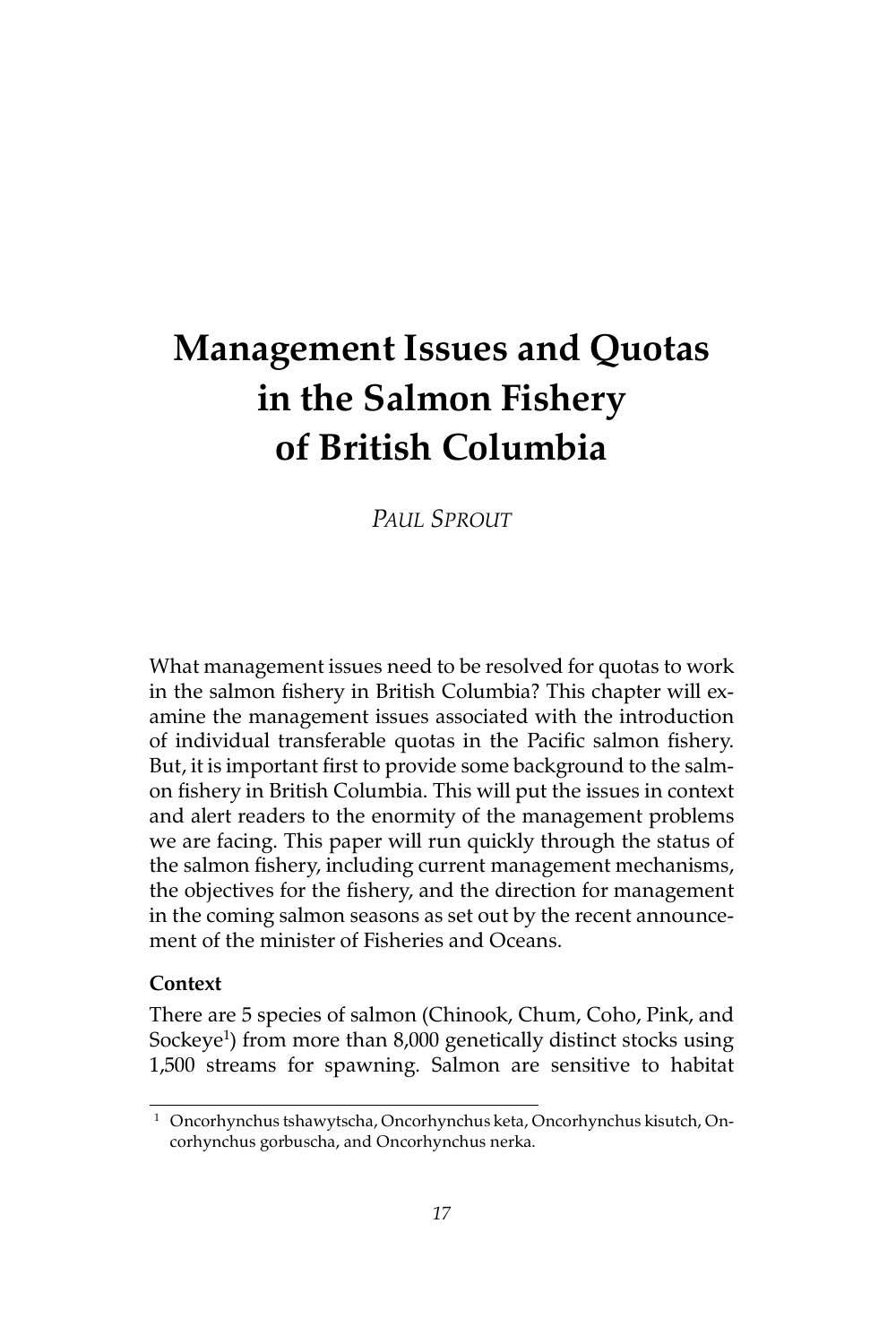#### *Fish or Cut Bait!*

disturbance and are affected during early life by climate changes and later by large-scale oceanographic events, so that abundance fluctuates widely and often unpredictably. Pacific salmon are fished by other countries outside Canadian waters (e.g., there are large catches in Washington and Alaskan waters), and by three competing sectors in Canadian waters, aboriginal, commercial and recreational. Any decision to limit one fishery impinges on the others. Over 90 percent of the salmon catch is taken by the commercial sector, and the remainder is split fairly evenly between the aboriginal food fishery and sport fishers. Up until 1996, there were 4,400 vessels and about 9,000 fishers participating in the commercial salmon fishery. These vessels are divided into three distinct fleets based on fishing method used: seine, around 540 licences; gillnet, around 2,300 licences; and troll, around 1,550 licences. The total landed value of commercially caught salmon between 1991 and 1994 averaged over \$200 million annually, accounting for around half of the landed value of the entire commercial fleet in British Columbia.

 The fish processing sector employs over 8,000 individuals during peak periods and generates a wholesale value for salmon roughly double the landed value. Many small isolated communities depend upon the fishery as an important source of economic activity.

A combination of low-cycle years for important productive commercial stocks, depletion of some smaller stocks, and ocean conditions adverse to the fish resulted in a very poor 1995 salmon season. The 1995 landed value, approximately \$80 million, was less than 40 percent of the average annual revenues over the 1991 to 1994 period.

 The financial performance of the British Columbia salmon fleet is sensitive to global market conditions. A major shift in global salmon markets began in 1990, when increased supply from aquaculture and abundant wild harvests turned a seller's market into a buyer's market. As a result, salmon prices fell sharply. On average, British Columbia supplied only 8 percent of the world salmon production for the period for 1990 to 1993. Japan is the most important market for British Columbia salmon and Norwegian and Chilean fish farmers are pushing hard to increase their share of the Japanese market at the expense of Canadian suppliers. At the same time, capital investment in the British Columbia fleet has increased dramatically, to the point where the fleet can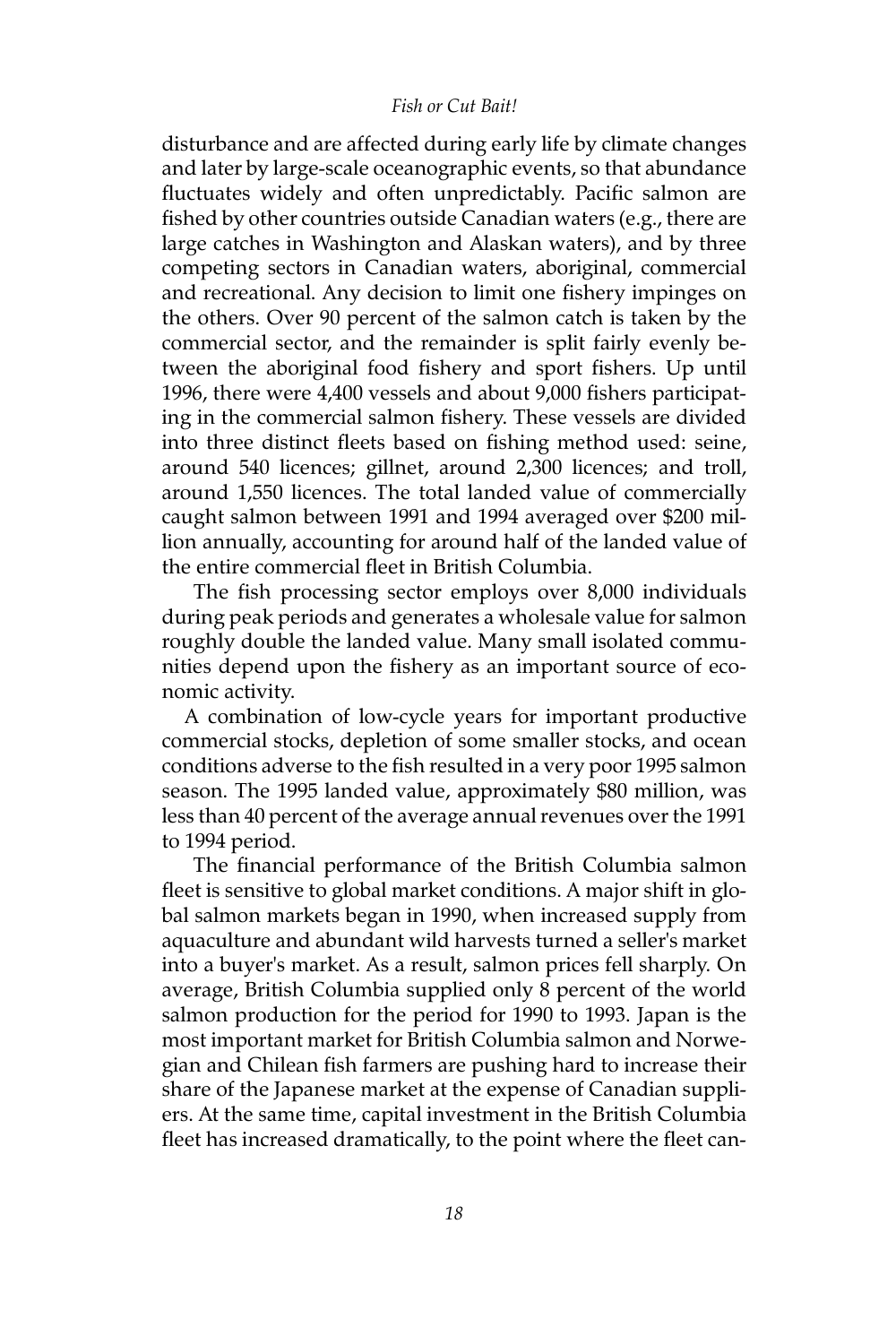not now survive on low landed prices because of the unnecessarily high operating and fixed costs.

Scientific forecasts for all five commercial salmon species indicate replenishment below average for most stocks over the next 5 years. It is thus urgent that something is done to protect and preserve this resource and help the salmon fleet to deal with the poor financial outlook.

In 1995, the report of the Fraser River Public Review Board recommended that a consultative forum begin planning the future of the salmon fishery, addressing issues such as overcapitalization and allocation to the competing sectors. The minister of Fisheries and Oceans, accepted this recommendation and set up a series of discussions known as the Pacific Policy Roundtable. Participation in the discussions was broad and included representatives from the commercial, aboriginal, and recreational sectors, coastal communities, the department of Fisheries and Oceans, and the government of British Columbia. To guide the Roundtable, the minister provided the following three principles.

- 1 Conservation: to conserve and protect the fisheries resource and its habitat in trust for future generations.
- 2 Economic viability: to ensure the best use of the resource. The fishery must be economically viable and organized around sound business principles; it must be capable of providing a decent living for its participants and be able to contribute to the Canadian economy on a self-reliant basis.
- 3 Partnership: to create a joint vision for the Pacific fisheries with stakeholders and to share responsibility for resource development and fishery management, including management costs, decisions, and accountability.

The meetings of the Pacific Policy Roundtable produced, in December 1995, the Report to the Minister of Fisheries and Oceans on the Renewal of the Commercial Pacific Salmon Fishery (DFO 1995). The Government's response to that report, announced on March 29, 1996, was the Pacific Salmon Revitalization Strategy (the "Mifflin Plan").

The major components of the Strategy are (1) risk-averse management; (2) a targeted 50 percent reduction in the number of boats in the fleet over the long term; (3) an \$80 million voluntary licence-retirement program; (4) single-gear licensing; (5) division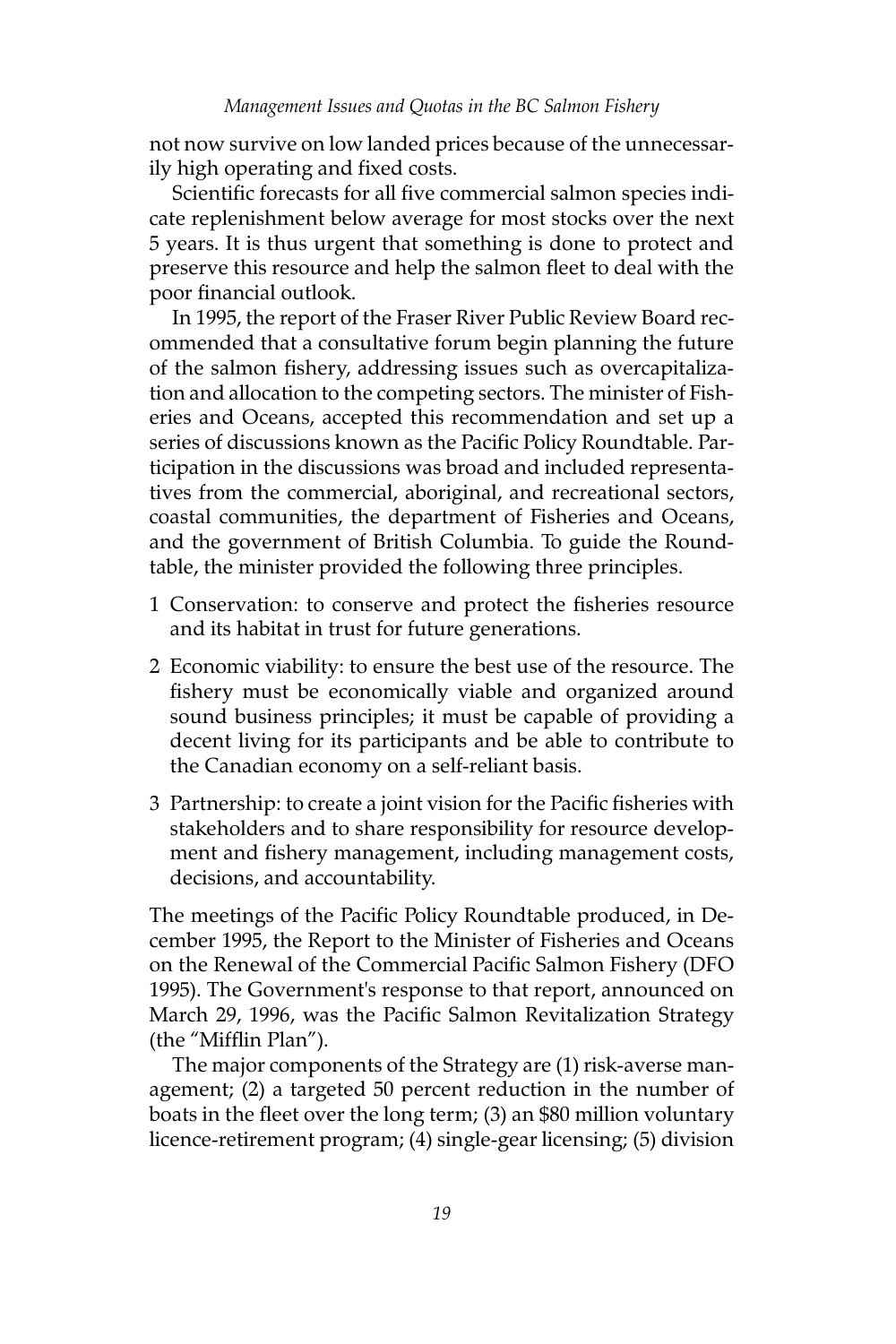#### *Fish or Cut Bait!*

of the coast into two areas for seine vessel operators and three for both gillnet and troll; (6) introduction of licence stacking (i.e., fishing more than one area or gear licence from a single vessel); (7) a revamping of the consultative process for fisheries-management decision-making; and (8) the addressing of the allocation dispute (i.e., who catches the fish).

Announcing this plan, the minister also responded to a number of other recommendations from the Pacific Policy Roundtable, including the proposal by members representing the troll fleet for a salmon quota system to be tried on a pilot basis in the troll fishery for the 1997 season. The minister accepted the recommendation that a workshop be held during 1996 to discuss a pilot program of Individual Transferable Quotas (ITQs) for the troll sector.

The Pacific Policy Roundtable did examine the possibility of introducing a quota system in the salmon fishery, and identified some issues that would need to be addressed first. Following is a discussion of the issues that were identified by the Roundtable and through discussions between the department of Fisheries and Oceans and those involved in the fishery.

The issues fall into two broad categories. First, there are *operational issues*, which relate to whether we could introduce an effective quota system to the Pacific salmon fishery. Second, there are *social issues*, which relate to whether we should introduce a quota system.

### **Operational issues**

## *Establishing a regime to set annual quotas*

Many of the benefits from an Individual Quota (IQ) system flow from the certainty of access provided to an individual through the allocation of a percentage of a resource for a season or longer. The problem presented to scientists by salmon is that it is very difficult to estimate the size of the runs for individual species on an annual basis, and this would need to be done for each individual stock.<sup>2</sup> Presently, salmon escapement rates are calculated at the beginning of each run and then adjusted through the season as more information on the size of the run becomes available. This meth-

<sup>&</sup>lt;sup>2</sup> A stock is a subgroup of a species. Since individual salmon stocks are associated with particular rivers or their tributaries, a large number of stocks must be considered when estimating the size of a run for any species.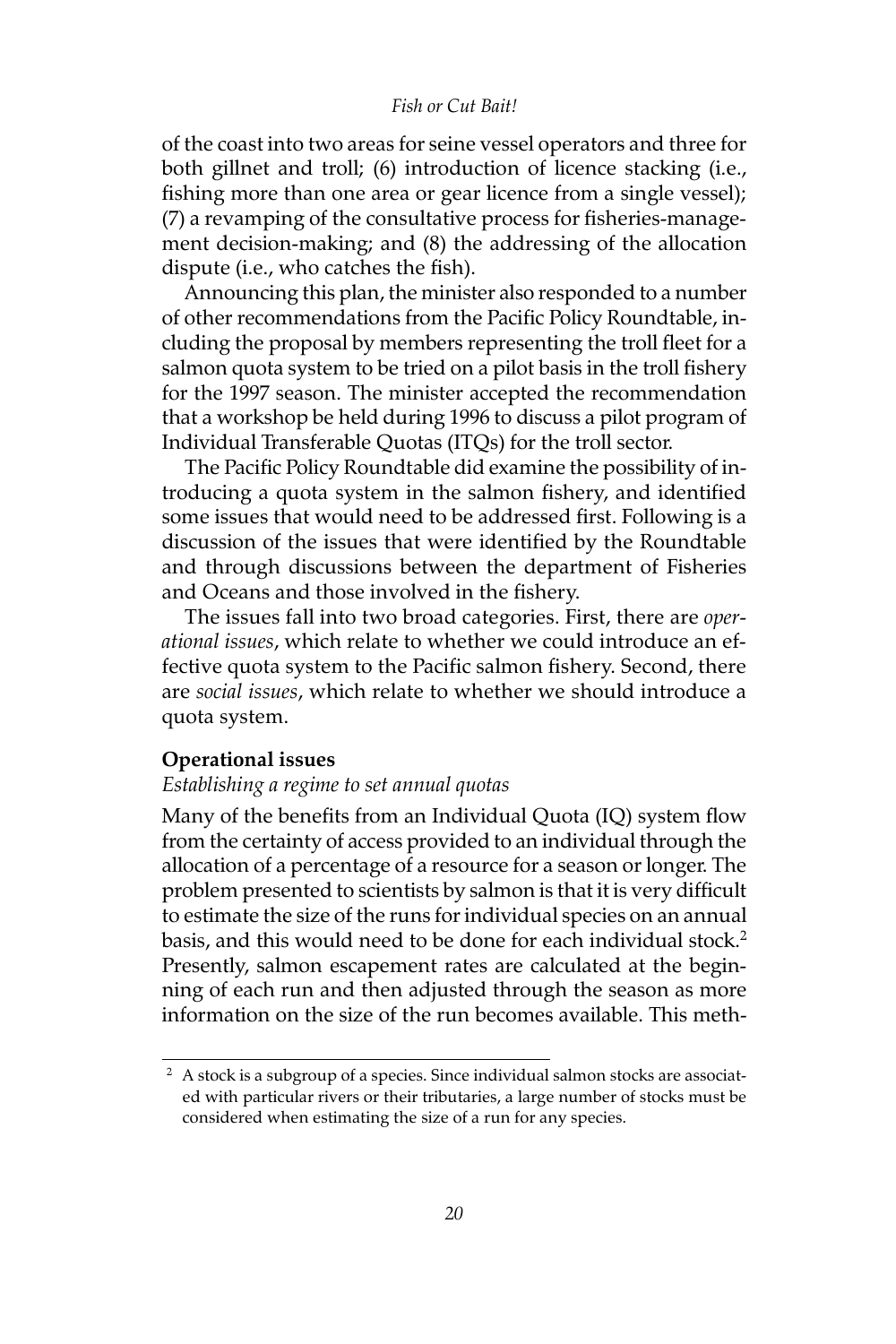od, while flexible in allowing in-season adjustment in response to new scientific information, makes it difficult to provide security of access to fishers. If any doubt existed that an individual's quota would be available, there would be a race for fish that would dissipate many of the benefits of the quota system.

Another complicating factor is that the mix of species and stocks taken by fishers at any one time will vary depending on the fishing method being used, the specific location of the catch, and the year of capture.

### *Allocation*

There is a need for allocation agreements among the commercial, aboriginal, and recreational users, among the three commercial fleets using different gear, and among individuals within each fleet. The first two of these points were raised very early in the discussions of the Roundtable and are independent of any decision on future management mechanisms. In response, in January 1996, the minister appointed an independent adviser, Dr. Art May, to provide advice on an intersectoral allocation policy framework. As well, Mr. Stephen Kelleher was appointed in March 1996 to act as a mediator in the debate over a new longterm commercial-salmon allocation plan. May's results were reported to the minister in December 1996, while Kelleher's report is expected in the Spring of 1997. Resolution of these two issues will still leave the formula(s) for allocation of quotas between individual industry members to be resolved, a problem that is specifically related to IQ systems and that has been the cause of much anxiety in other fisheries managed on the basis of quotas.

## *IQ enforcement*

Enforcing quotas in the salmon fishery would be challenging. The fishery has several thousand operators landing at a multitude of landing points; the product is valuable in small quantities and it can be readily sold directly to the public. All of these characteristics would make it difficult to enforce individual salmon-quota allocations effectively. Nevertheless, effective mechanisms have been developed for other fisheries using quotas, though it should be noted that new enforcement mechanisms would likely be in addition to existing enforcement, and the costs would be additional.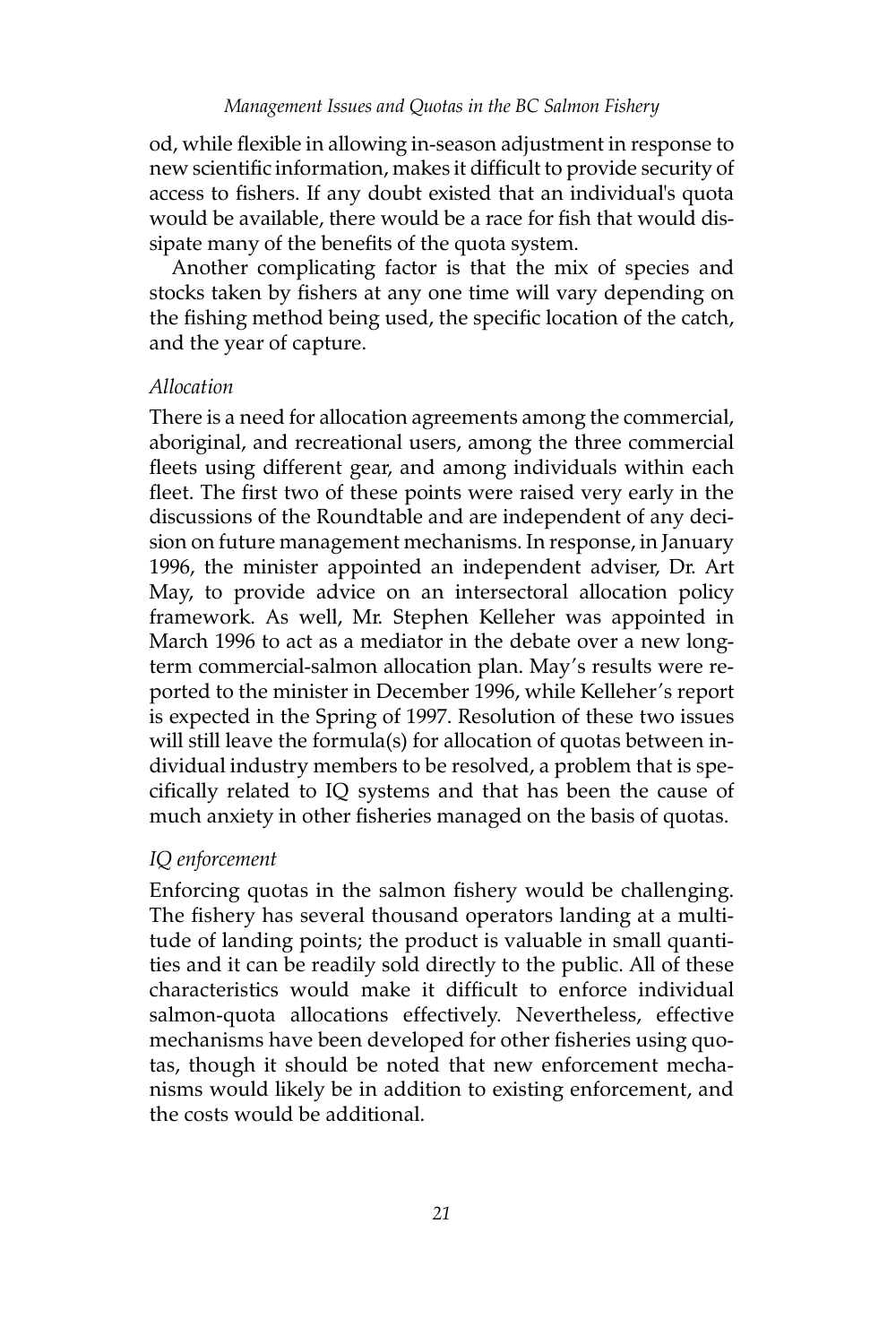#### *Fish or Cut Bait!*

## *High-grading of product*

There is a price differential paid for different sizes and qualities of product and therefore there is the potential for salmon highgrading to occur. If an IQ system were to be introduced, the incentive to discard smaller, less valuable, fish would increase. A means of addressing this problem needs to be found.

## *Increased management costs*

A restructuring of the department of Fisheries and Oceans would be required to allow the development, implementation, and ongoing management of a quota-management system in the salmon fishery. At least initially, the department of Fisheries and Oceans would need to maintain all of the existing input controls during the implementation of a quota-management regime, and so the costs of implementation would be additional to the existing budget.

Assuming solutions to these issues can be found, it can be concluded that we could introduce a workable IQ system in the salmon fishery. We must then decide whether we should do so. The issues identified by the Pacific Policy Roundtable and through many discussions between DFO staff and fishers, industry members, and members of the public are presented below. The recent announcement of the Pacific Salmon Revitalization Strategy, and particularly the planned reduction in the salmon fleet, has sparked an outcry from the public, fishers, and others involved in the industry. The introduction of an IQ system would generate a similar debate over issues such as employment and the impact on coastal communities.

# **Social issues**

## *Employment*

The issue is the impact of quotas on the number of people employed in the salmon fishery. Most participants in the salmon fishing industry agree there needs to be some reduction of the fleet although there is disagreement about the size of the reduction. The minister, in his Pacific Salmon Revitalization Strategy, has announced the target of a 50 percent reduction in the fleet over the long term. As a result, some participants will be displaced from the industry.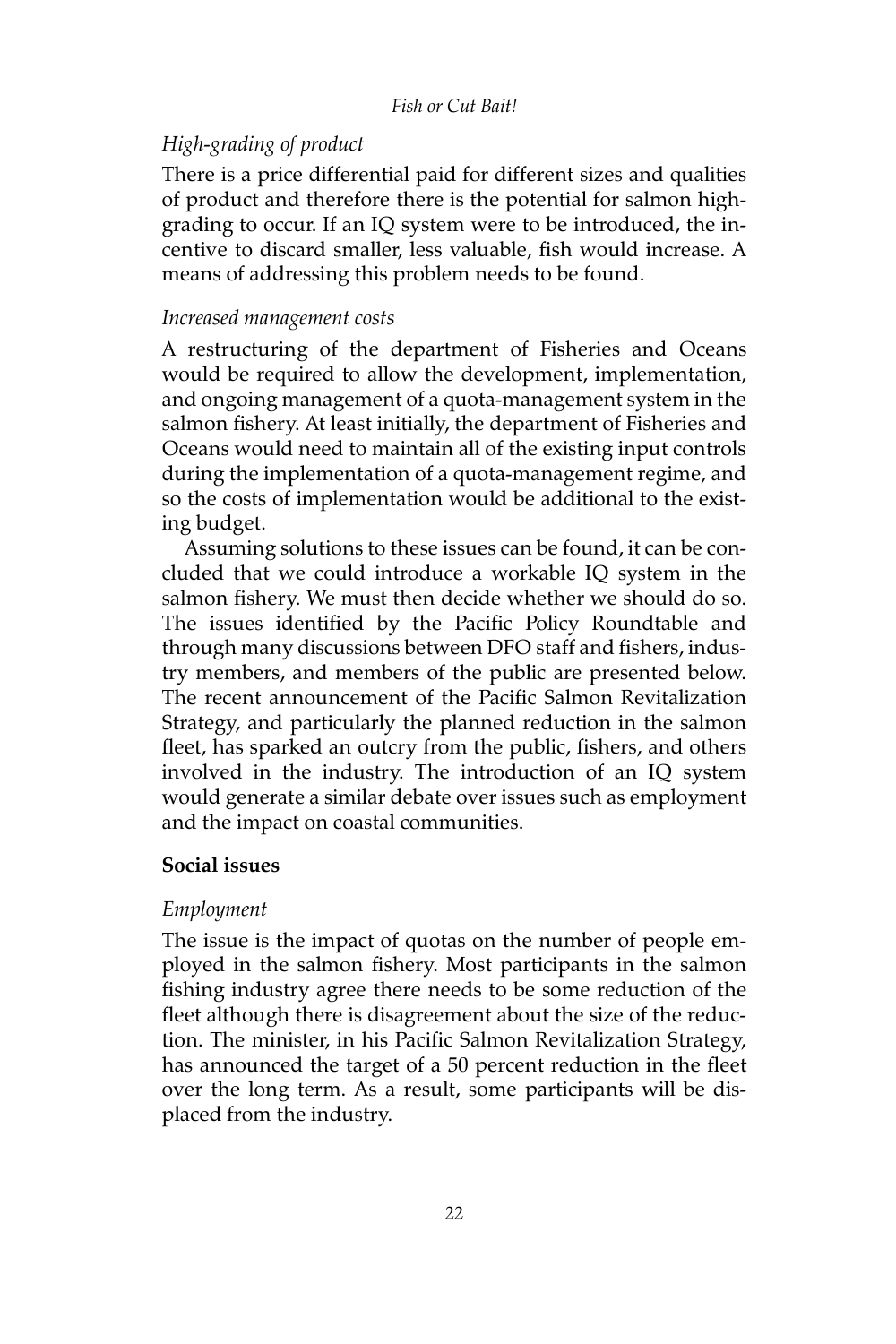The issue with respect to an IQ system is whether its introduction would reduce the fleet below the minister's target of 50 percent through aggregation of quota, and therefore reduce employment more than other management systems. If deemed appropriate, an IQ system can be fettered by a variety of means such as transferability restrictions and limits on quota holding to stop this from happening.

# *Quota speculation acting as a barrier to new entrants*

The concern here is that individuals who want to enter the fishery may not be able to afford to do so. It should be noted that this is not an issue specific to IQs. Any increase in the price of entry to the salmon fishery reflects better prospects for the industry. If prices are low now, it is due to the uncertain future of the industry because the financial returns are low. The 50 percent reduction in fleet numbers over the long term announced by the minister will likely lead to an increase in licence values and would also increase the cost of entry to the fishery.

# *Loss to coastal communities*

Concern has been expressed that the introduction of an IQ system will result in a few large corporations with ready access to capital holding the bulk of the quota at the expense of coastal communities and the small boat fleet. If deemed appropriate, measures could be introduced to prevent this from happening.

# *Negative conservation impacts*

There has been some concern expressed over the ability of an IQ system to address conservation targets effectively. These would appear to be related to the difficulty in setting accurate levels for the total allowable catch (TAC) of salmon. It is clear that unless IQs can meet conservation targets at least as effectively as the current system, the Department of Fisheries and Oceans will not follow the quota path.

# *Opposition to quotas from industry and the public*

Opposition to the concept of quotas is, in part, a consequence of the unfamiliarity of a quota regime in British Columbia together with concerns over the social issues discussed above. Resolution of the other issues would likely overcome much of this opposition.